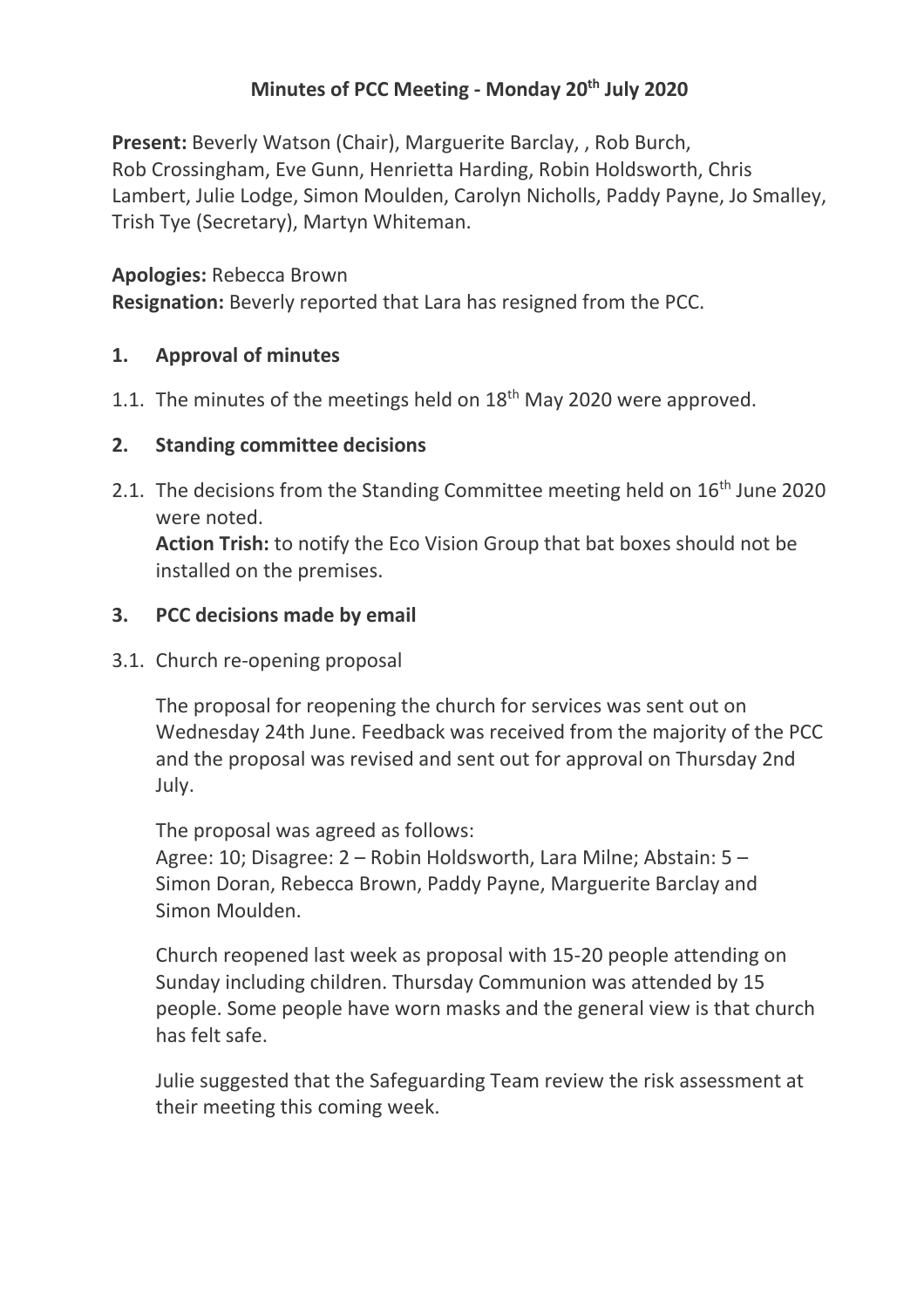## **4. Vision Groups**

#### 4.1. Finance Vision Group

Chris reported that the six-month accounts show a deficit of £9748. Our biggest issue is the fall in church hall income; we budgeted for £11.5k and have received just under £8.5k. We have had little activity since March, with payments only from Montessori.

To balance this loss, expenses are also down from budget. Our running costs are approximately £3k down from budget.

The Chair fund has still to receive £900 from Gift Aid which will bring it up to the figure needed.

Chris clarified that the sale of pew timber is included in the accounts as a deduction from the payments for the floor renovation.

Robin raised a question regarding donations for the choral scholars. Chris explained that this is shown as a creditor amount of £790 for Jan to date. The figure has accumulated as the scholars have not been paid whilst the church has been closed. Beverly explained that we are hoping to have scholars again who can be paid from this fund.

Beverly has discussed with Jeremy about paying scholars only when they are singing with us and he is happy for that to be the case. Martyn expressed his concern about this.

Carolyn asked if those making donations to the scholars' fund are aware that we are currently not paying scholars.

**Action Beverly:** to review the scholars' terms and to discuss with Jeremy Barham.

Martyn requested that the Finance Vision Group should come to PCC with steps that we will take to recover the predicted deficit for this year.

Marguerite is aware that there is no provision for Pastoral Care. Formerly came from Vicar's discretionary fund. This needs to be acknowledged in the budget.

4.2. Worship Vision Group

Beverly described the proposed new pattern of worship for September onwards. Beverly described this as a permanent change, but one that could be reviewed after 12 months.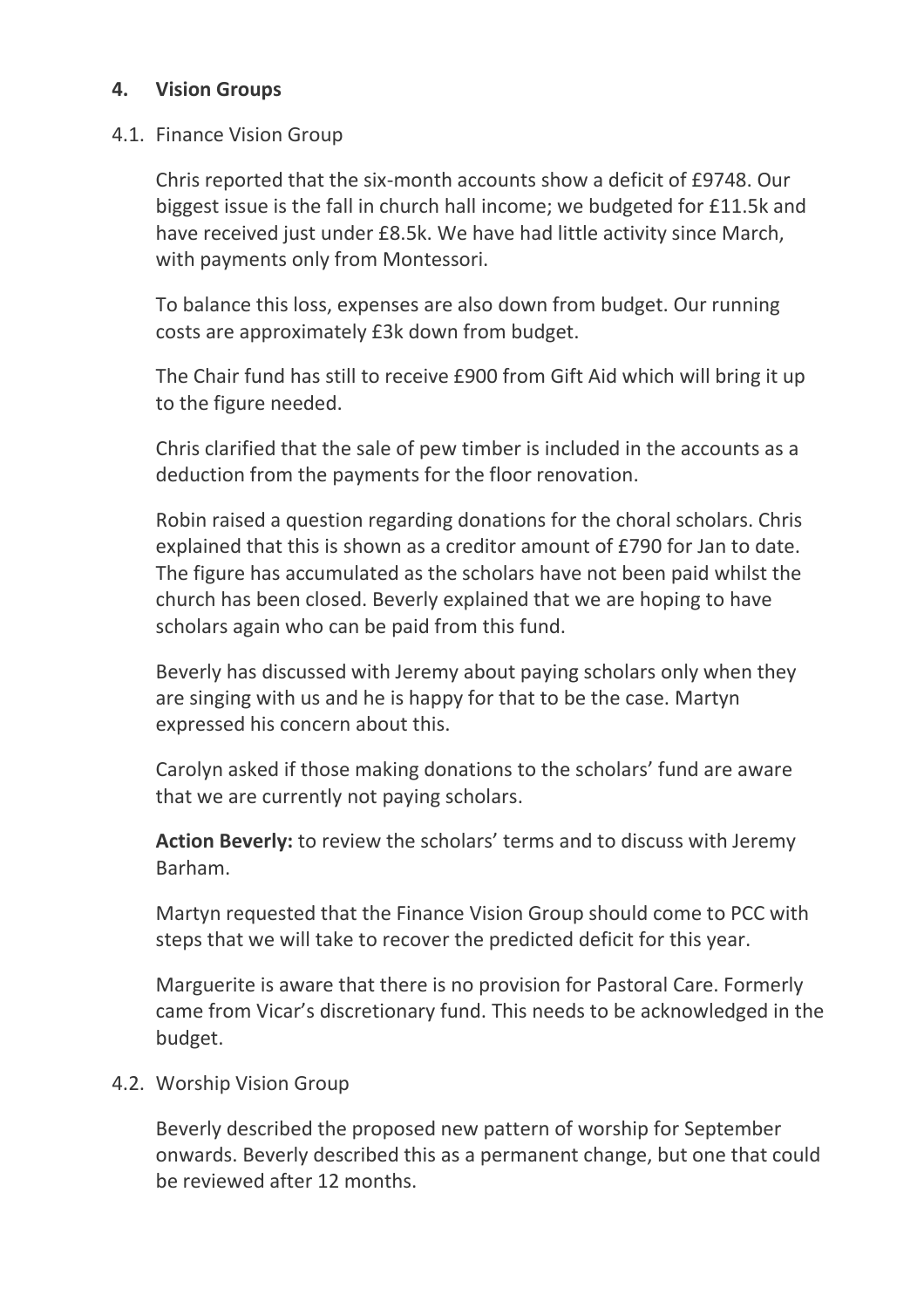Robin questioned the frequency of Holy Communion and Beverly explained that Holy Communion is available every week at 8am and then two or three times a month at 10am. The change enables more variety of service that people have come to value.

Jo asked whether Jeremy Barham was aware of these changes. Beverly said that she had had some conversations with Jeremy, but the decision process was first with the vision group and then PCC. Beverly also explained that the choir are finding it difficult to commit to three Sundays (and three Thursdays for practice) and so the change to two services per month may indeed help.

Paddy asked how these changes reflected what was gathered by the Worship Survey. Beverly explained that the main points were around an inclusive 10am service that is shorter and more accessible.

Julie added that the changes would help to make Childrens' Church and Quest more viable with the few volunteers that we have.

Martyn emphasized that the Worship Vision Group agreed these changes with two abstentions and that the group's views matched many of the views at the consultation.

Carolyn commented that the feedback from the online services has been positive, particularly regarding the informality of style and the variety music.

**Proposal:** That we adopt the new pattern of worship as proposed by the Worship Vision Group with a review point after 12 months. **Proposed:** Beverly Watson; **Seconded:** Simon Moulden; **Against:** Robin Holdsworth; **In favour:** those remaining

4.3. Premises Vision Group

Robin provided an update on the premises.

- The metal shed has been cleared out in order to relocate the mower so that the hall chairs could be put temporarily into the Vicarage garage.
- New blinds have been installed in the hall.
- A socially distanced work day is planned for  $19<sup>th</sup>$  August to make a start on clearing and tidying the field.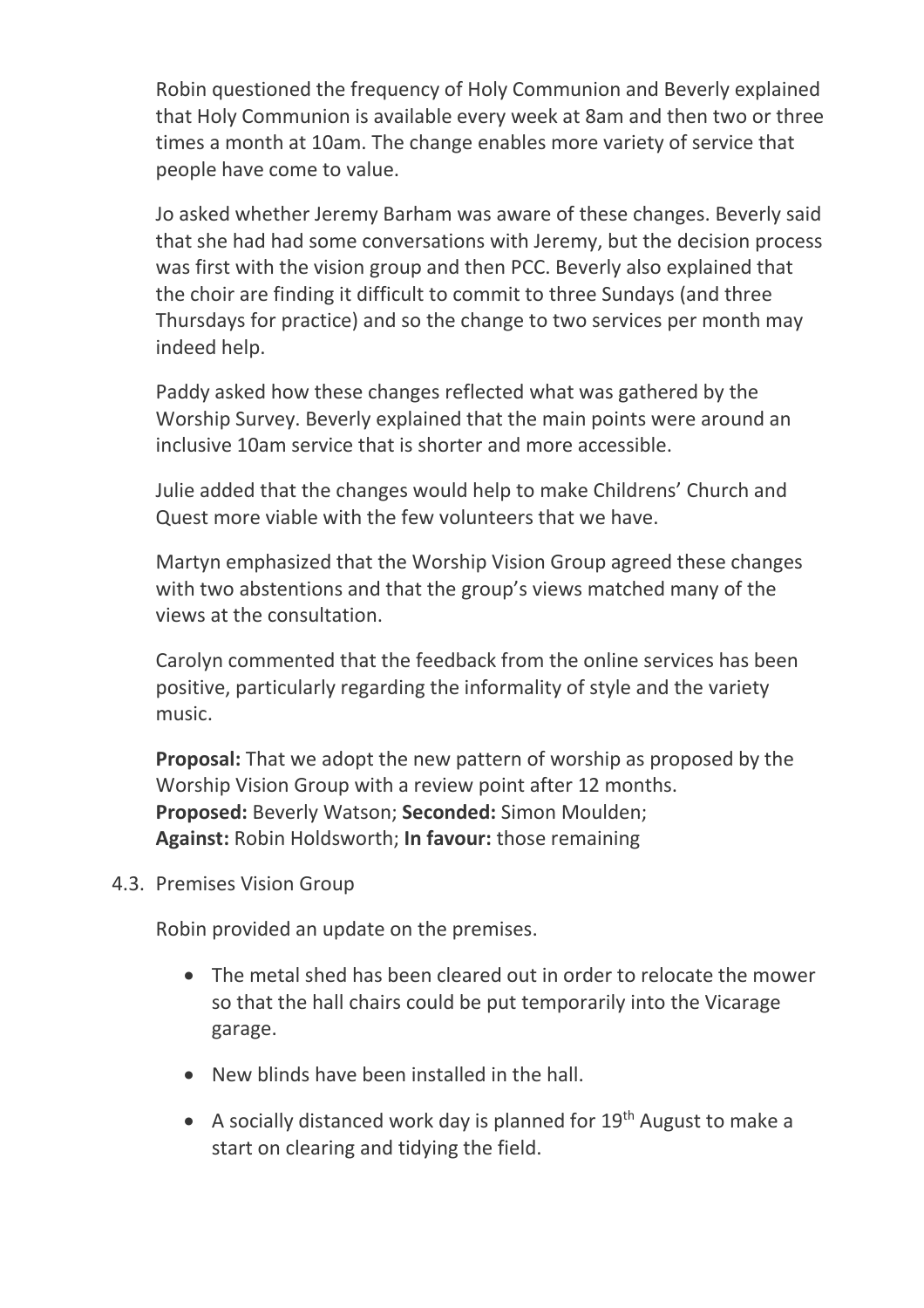- Carolyn and Robin have met with our architect to look at some of our immediate and longer-term issues. The architect will draw up feasibility study of storage at the end of the hall plus adding toilets in the foyer area. We might have an idea of costs for this work in September.
- Montessori would like to add a small storage unit on the concreted area near the existing sheds.
- The pew wood has been sold and some people have made good use of it. The metal has been disposed of by the flooring company. The floor is done and we ae now awaiting the chairs.

Beverly gave her thanks to Robin, the wardens, Paddy and those who gave so generously to the chair project.

## 4.4. Children & Yong People

Jeanette described her proposal for a regular Zoom meeting with the 11 to 18 year olds. Jeanette also added that a risk assessment has been completed and approved, for such an event.

Jeanette explained that an email was sent to parents of those who may be interested, and although the response was small, it was enthusiastic. It's important to nurture and encourage those who want to come and be involved. Jeanette and Lydia feel that once up and running, the group may grow.

**Proposal:** To start an 11-18 year old Youth Group who will meet via Zoom. **Proposed:** Paddy Payne; **Seconded:** Eve; unanimously agreed.

## **5. Transforming Church Plan**

Most of our work on this will be in September. We need to gradually add items to the plan, for example, the decisions made this evening. By November we are hoping that we should have enough to tie the plan down for a couple of years.

#### **6. Vicar's Report**

Beverly reported that she is glad that we've made the small steps to reopening church and that it is good for people to see the changes we've made to the building. Responses so far have been very positive. The Pastoral Team are working extraordinarily hard to keep in touch with those in church and in the community.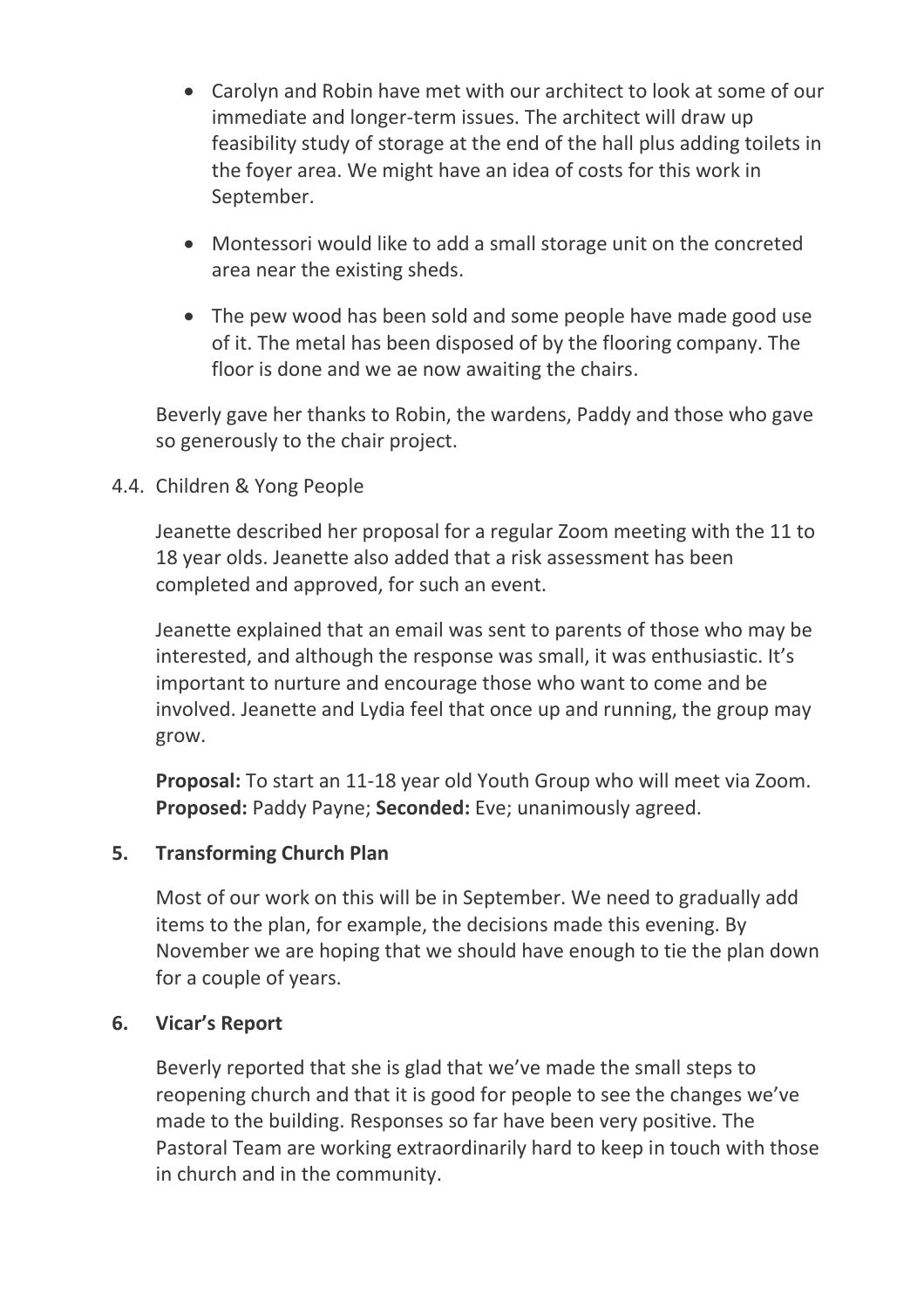Beverly is thinking forward to of the shape of worship in the months to come and how we manage the mixture of online and physical services. This is being thought through with the wardens, Trish and the Vision Groups.

Beverly offered her thanks to the PCC for their work and wisdom in this unprecedented time.

#### **7. Safeguarding**

#### 7.1. Update

Julie reported that the Safeguarding Team have been heavily active dealing with the effect of covid-19 on the nursery reopening, church reopening, risk assessments etc. We're keeping a close eye on the Diocesan briefings. Julie offered her thanks to the team. Beverly offered her thanks to Julie for all her work and extensive reading.

## 7.2. Lone working policy

The lone working policy has been a work in progress for a while. The Diocesan policy covers those going out on visits etc, but not those working alone on church property. We now have a policy and a corresponding risk assessment.

**Proposal:** that we approve the Lone Working Policy as circulated. **Proposed:** Julie Lodge; **Seconded:** Henrietta Harding; Unanimously agreed.

#### **8. Approvals**

#### 8.1. Church WhatsApp group

Trish explained how we're starting to look ahead at how we will continue to offer online services in the future. It's likely that we'll offer hybrid services that include onsite and online congregations at the same time. An important part of hybrid services is ensuring that the online congregation are doing more than just observing – they must feel part of the service like those attending in person. A small way to achieve that is to have 'conversations' and interactions with them and an easy way to do this initially is a through a church WhatsApp group. This would be entirely optional and voluntary, but would allow real-time comments and feedback.

**Proposal:** that we create a WhatsApp group specifically for online service interaction. It will be administered by the Parish Administrator and the Vicar. It will be for over 18s only.

**Proposed:** Trish Tye; **Seconded:** Martyn Whiteman; **Abstentions:** Carolyn Nicholls; **In favour:** those remaining